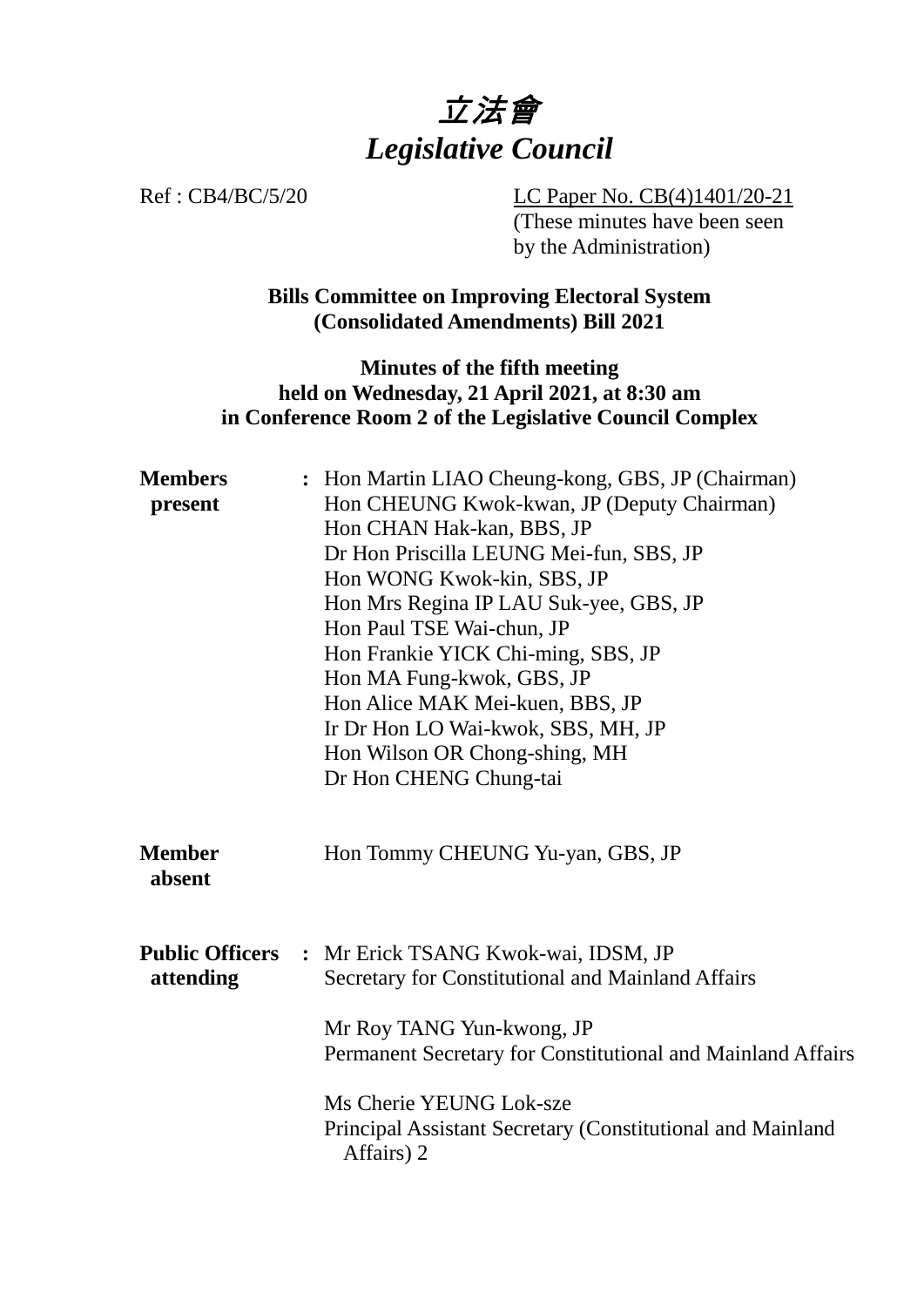|                               | Ms Carmen KONG Ka-man<br>Principal Assistant Secretary (Constitutional and Mainland<br>Affairs) 3 |
|-------------------------------|---------------------------------------------------------------------------------------------------|
|                               | Mr Llewellyn MUI Kei-fat<br>Law Officer (Special Duties) (Acting)<br>Department of Justice        |
|                               | Mr Peter SZE Chun-fai<br><b>Senior Assistant Law Draftsman</b><br>Department of Justice           |
|                               | Miss Annet LAI Chau-mei<br><b>Government Counsel</b><br>Department of Justice                     |
| <b>Clerk</b> in<br>attendance | : Ms Joanne MAK<br>Chief Council Secretary (4) 7                                                  |
| <b>Staff</b> in<br>attendance | : Mr Bonny LOO<br>Senior Assistant Legal Adviser 3                                                |
|                               | Ms Clara WONG<br><b>Assistant Legal Adviser 4</b>                                                 |
|                               | Mr Dennis HO<br>Senior Council Secretary (4) 7                                                    |
|                               | Ms Emily LIU<br>Legislative Assistant (4) 6                                                       |
|                               |                                                                                                   |

# **I. Meeting with the Administration**

[File Ref.: CMAB C1/30/5/5, LC Paper Nos. CB(3)444/20-21, LS65/20-21, CB(4)814/20-21(01) and (02), CB(4)836/20-21(01) and CB(4)827/20-21(01)]

The Bills Committee deliberated (index of proceedings attached at **Annex**).

*(At 9:43 am, the Deputy Chairman took the chair in the temporary absence of the Chairman. The Chairman resumed the chair at 9:45 am.)*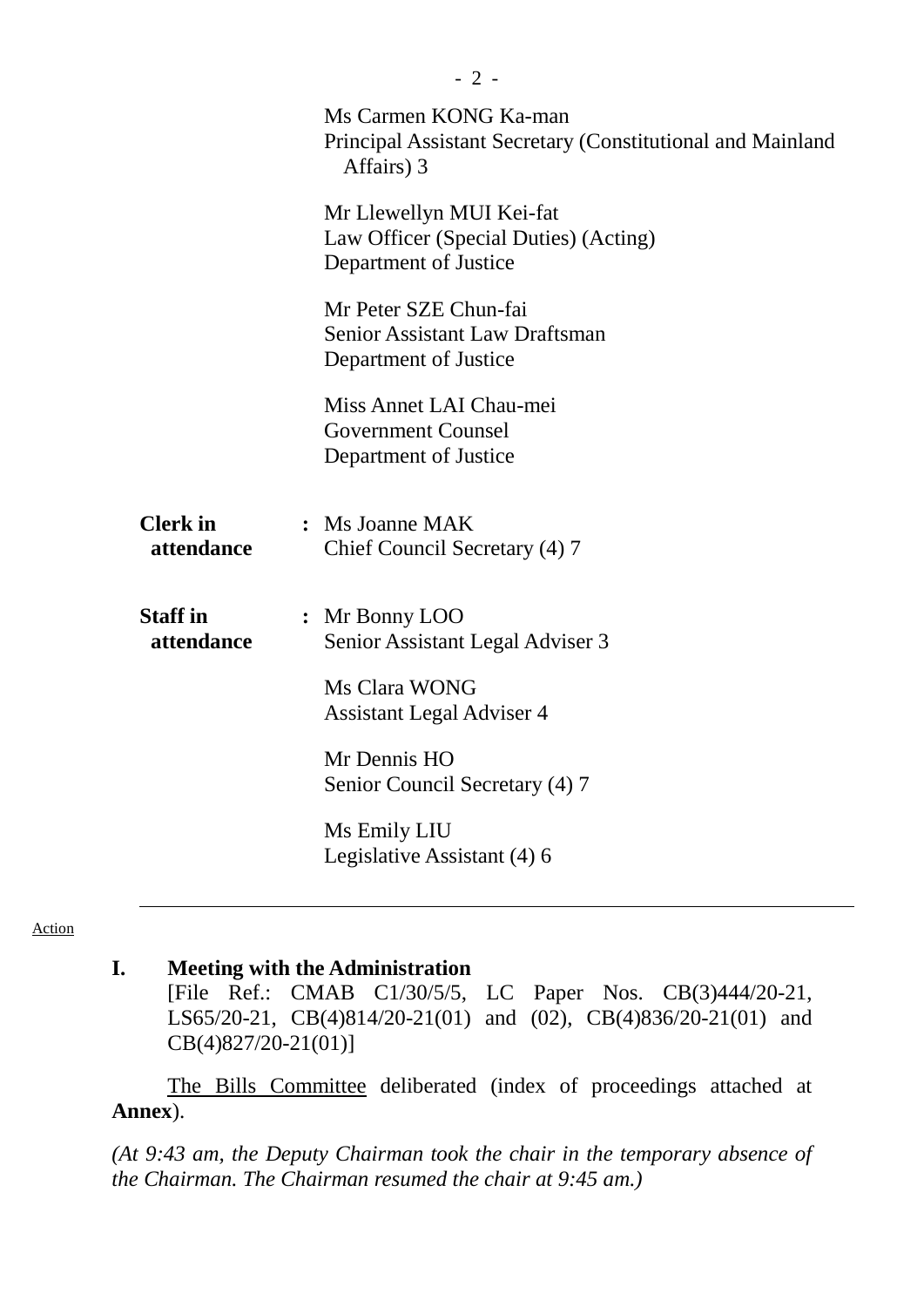#### Discussion/Clause-by-clause examination

*Clauses 266 & 342: Delineation of boundaries of geographical constituencies ("GCs") for the 2021 Legislative Council ("LegCo") General Election ("LCGE")*

2. Members noted that the approved maps of GCs for the 2021 LCGE were described in the proposed new Schedule 6 to the Legislative Council Ordinance (Cap. 542). They enquired about the factors considered in the delineation of the GC boundaries. The Chairman raised concerns that the delineation might cause confusion to electors. Using the Sha Tin District as an example, he said that "City One" and "Yue Tin Court", as well as "Prima Villa" and "Yu Chui Court", which were all adjacent communities, were now included in the "New Territories North East" and "New Territories South East" GCs respectively. He expressed concerns as to whether the delineation would lead to confusion in voting.

3. Principal Assistant Secretary (Constitutional and Mainland Affairs) 2 ("PAS(CMA)2") explained that the proposed boundaries of the 10 LegCo GCs were based on the District Council constituency area ("DCCA") boundaries for the 2019 District Council Ordinary Election as recommended by the Electoral Affairs Commission ("EAC") and approved by the Chief Executive in Council. The delineation of the proposed GC boundaries followed the established criteria adopted by EAC to ensure that each GC comprised a number of contiguous whole DCCAs and that the projected population of each GC did not deviate from the resulting number (i.e. multiplying the population quota by the number of members to be returned by that GC) by more than  $15\%$ .<sup>1</sup> The community identities, preservation of local ties and the physical features of the areas concerned were also taken into account. PAS(CMA)2 added that as the total number of GCs would be increased from five to 10, it was inevitable that some area within certain Districts had to be split and incorporated into the boundaries of two different proposed GCs, so as to strike a good balance and minimize the impact. Permanent Secretary for Constitutional and Mainland Affairs ("PSCMA") also added that no single DCCA was split under the proposal.

<span id="page-2-0"></span> <sup>1</sup> The population quota is the quotient in dividing the projected population of Hong Kong by the total number of elected seats from all GCs, which is 379,010. The resulting number is given by multiplying the population quota by the number of LegCo Members to be returned by that GC pursuant to electoral law. Therefore, the resulting number is  $379,010 \text{ x } 2 = 758,020.$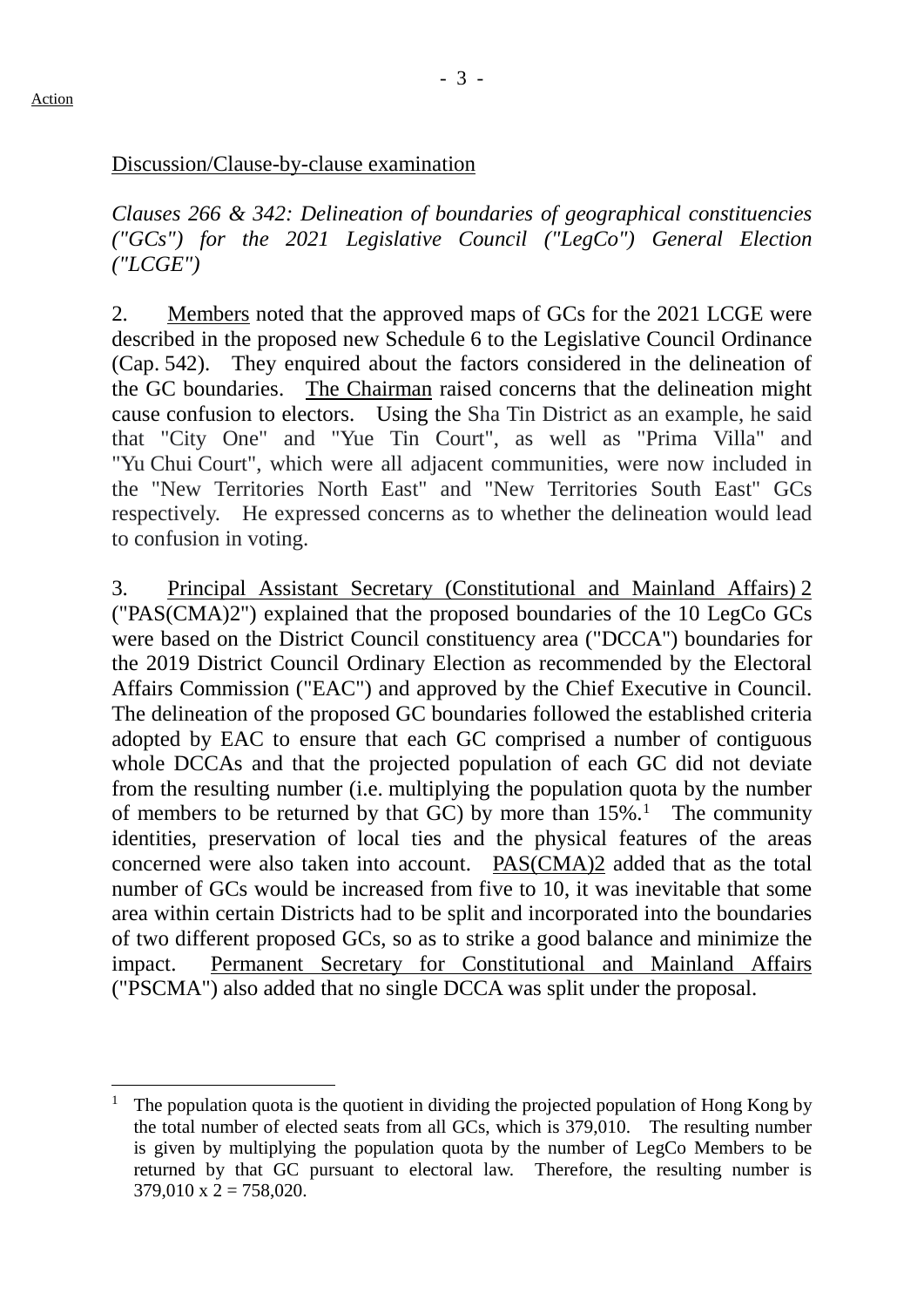4. In response to members' concern as to whether the delineation of the proposed GC boundaries would lead to confusion among GC electors on the polling day, PSCMA advised that the allocated polling station and its address and location map would be clearly shown on the poll cards. The Administration was confident that electors should not find it difficult in ascertaining the location of the polling stations assigned to them. PSCMA further said that to secure the use of venues as polling stations that were most convenient to electors, the Bill sought to empower the Chief Electoral Officer to require schools and non-governmental organizations receiving grants from the Government to make available their premises for use as polling and/or counting stations in public elections.

5. Members noted that the projected population (as at 2021) of each proposed GC and its deviation from the resulting number were provided in Annex H to the LegCo Brief. Dr CHENG Chung-tai enquired whether the GC boundaries would be further adjusted in the light of population changes in different GCs in the future. PSCMA advised that for the 2025 LCGE, EAC would continue to perform its statutory function of reviewing the GC boundaries in accordance with the existing criteria set out in the Electoral Affairs Commission Ordinance (Cap. 541), which included the projected population of each GC.

*Clause 308: Death or disqualification of a validly nominated candidate for GC before date of election*

6. Members noted that the proposed new section 42C of Cap. 542 stipulated that, after the close of nominations for an election for a GC or functional constituency ("FC"), but before the date of the election, if a validly nominated candidate died or was disqualified from being nominated as a candidate, the Returning Officer must declare that the proceedings for the election were terminated ("the proposed termination arrangement"). They enquired about the rationale behind the proposed termination arrangement.

7. PSCMA explained that according to the existing Cap. 542, after the close of nominations for an election for a traditional FC, but before the date of the election, if a validly nominated candidate died or was disqualified from being nominated as a candidate, the Returning Officer must terminate the election process for that FC. The proposed termination arrangement was exactly based on the aforesaid arrangements which had all along been applied to elections of traditional FCs, where it was likely to have only two candidates contesting for one seat. PSCMA pointed out that when the Government drafted the relevant provisions in 1999, the original proposal was to allow the GC, FC and Election Committee constituency election to continue in those circumstances.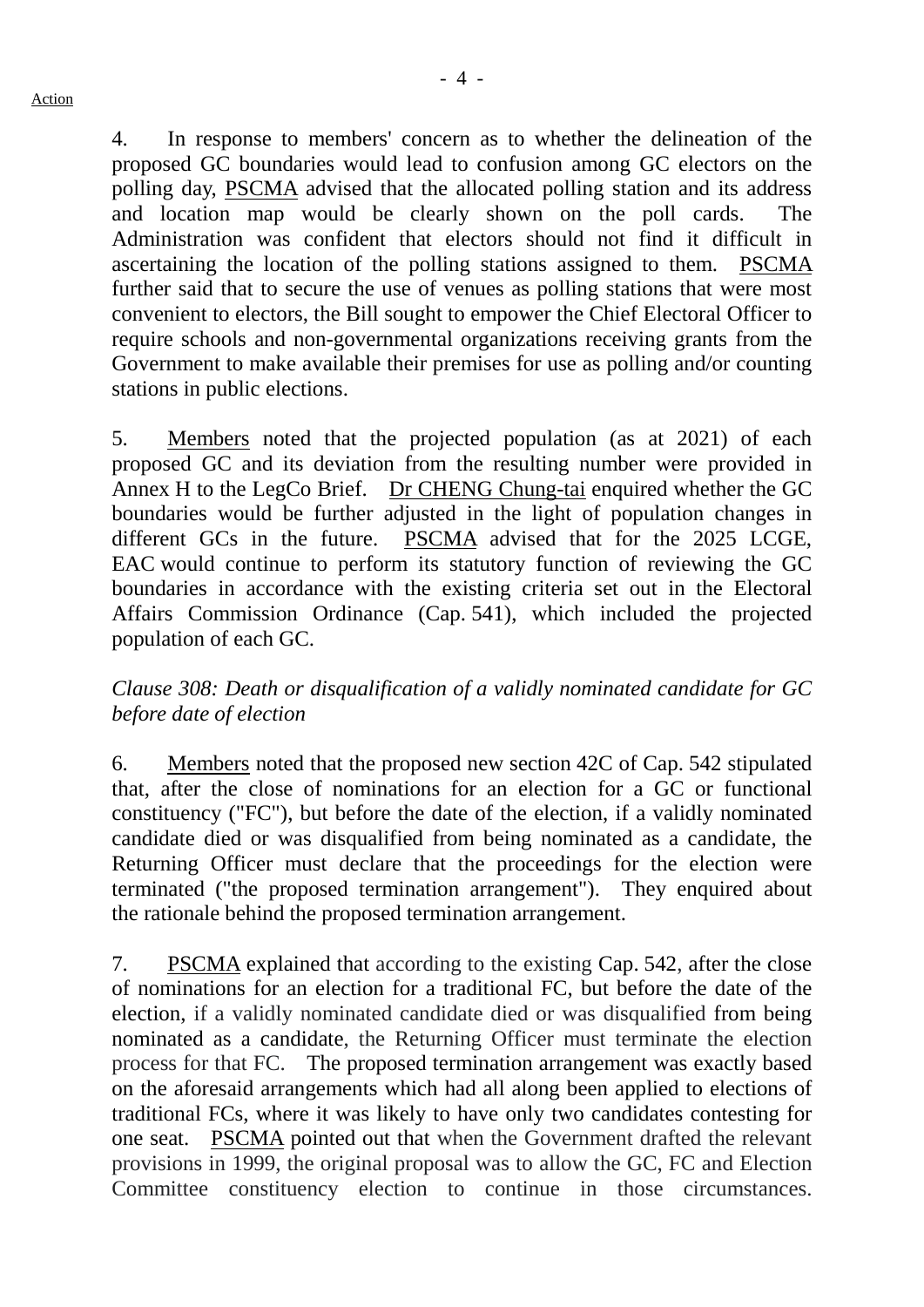During the Bills Committee stage of the LegCo (Amendment) Bill 1999, LegCo Members considered that an FC election was different from other elections in the sense that an FC election usually comprised electors from a small number of representative organizations. If a candidate from a particular organization could no longer contest in the election due to death or disqualification and yet the election continued, the electors in that organization would be deprived of an opportunity to nominate another candidate to represent them. In the end, the Government moved a committee stage amendment such that the FC election would be terminated if a candidate died or was disqualified after the nomination period but before the polling day. PSCMA said following the established practice for FCs since 1999, the same arrangement was now proposed to be adopted for GC elections to ensure that electors under the proposed the "double-seat, single-vote" election method would not be deprived of a choice in the event of the death of disqualification of a candidate in their GC.

8. In response to members' concerns about the reimbursement of election expenses and the provision of financial assistance following the termination of a GC election, PSCMA advised that financial assistance would not be payable to the candidates concerned in a terminated election where no votes had been cast. Ms Alice MAK said that the arrangement was unfair to the candidate who had not been disqualified but could not claim any election expenses just because his/her rival had been disqualified. She reminded the Administration that GC elections often involved electioneering activities of much larger scales than FCs and objected to taking reference from the FC elections in this regard. Mr WONG Kwok-kin suggested that the Administration should make reference to the experience of disbursing the declared election expenses for candidates who ran in the discontinued 2020 LCGE. PSCMA agreed to consider members' views and suggestion.

Admin

Admin

9. Some members considered that some persons with an ulterior motive might try to sabotage the GC elections by sending persons who had high risks of being disqualified from being validly nominated to run for the GC elections with an aim to trigger the proposed termination arrangement. In light of members' concerns, the Chairman requested the Administration to reconsider the proposed termination arrangement.

10. Members noted that the next meeting would be held on Thursday, 22 April 2021, from 9:00 am to 1:00 pm.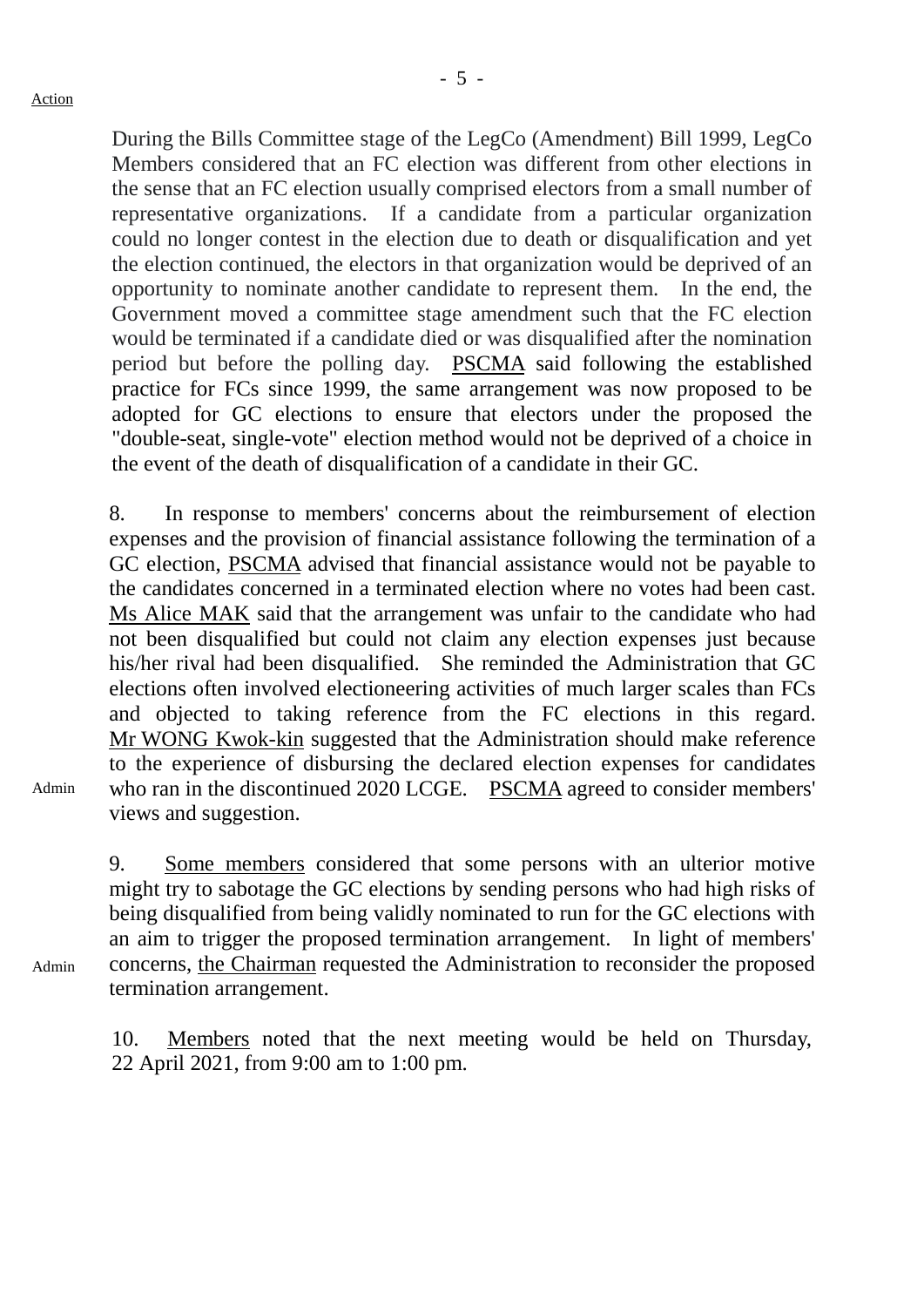## - 6 -

# **II. Any other business**

11. There being no other business, the meeting ended at 10:29 am.

Council Business Division 4 Legislative Council Secretariat 20 August 2021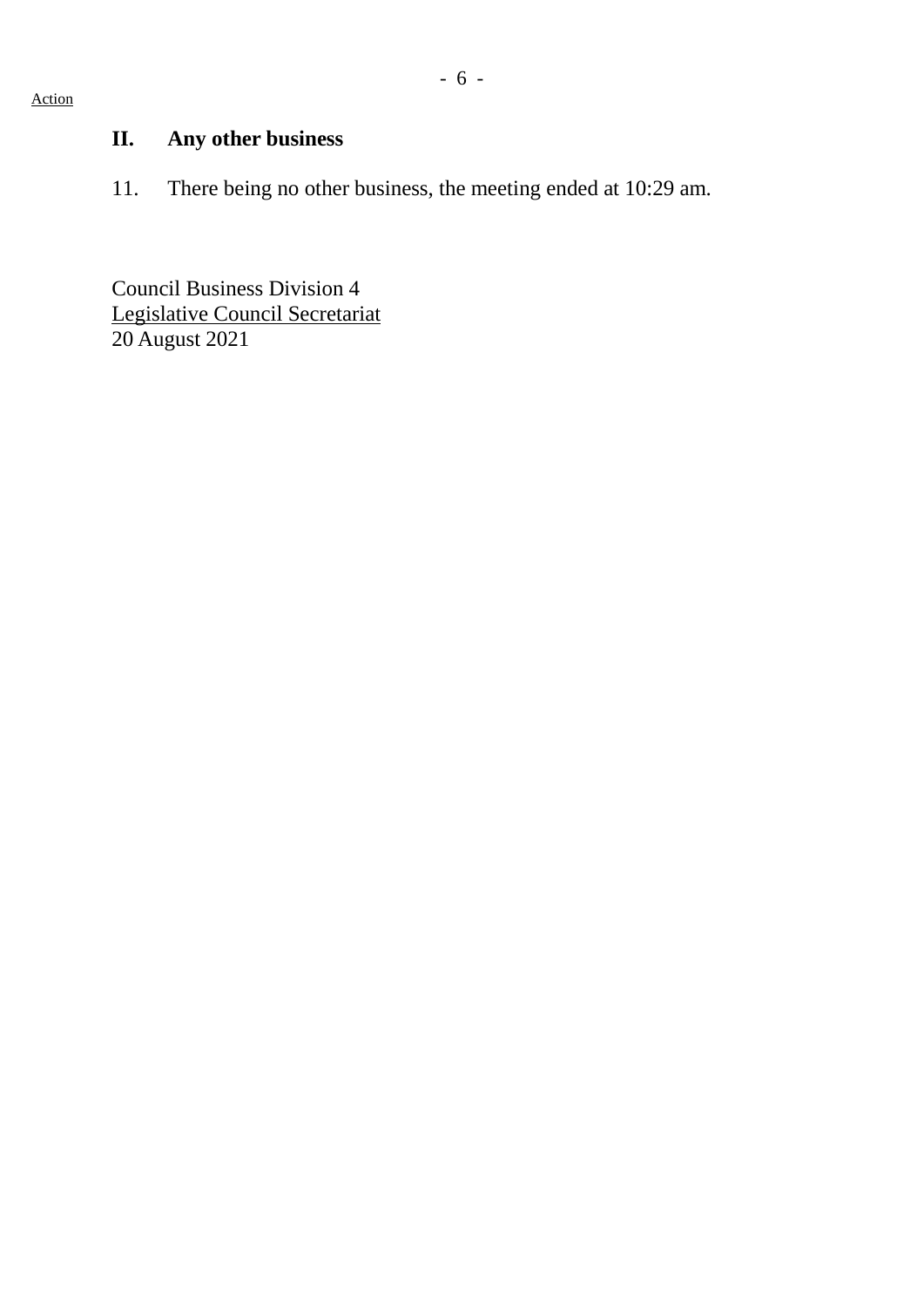#### **Annex**

### **Proceedings of the fifth meeting of the Bills Committee on Improving Electoral System (Consolidated Amendments) Bill 2021 on Wednesday, 21 April 2021, at 8:30 am in Conference Room 2 of the Legislative Council Complex**

| <b>Time</b><br><b>Marker</b> | Speaker(s)                                                                                                                                                  | Subject(s)                                                                                                                                                                                                                                                                                                                                                                                                                                                                                                        | <b>Action</b><br>required                                                                                |
|------------------------------|-------------------------------------------------------------------------------------------------------------------------------------------------------------|-------------------------------------------------------------------------------------------------------------------------------------------------------------------------------------------------------------------------------------------------------------------------------------------------------------------------------------------------------------------------------------------------------------------------------------------------------------------------------------------------------------------|----------------------------------------------------------------------------------------------------------|
| $000411 -$<br>000530         | Chairman                                                                                                                                                    | Opening remarks                                                                                                                                                                                                                                                                                                                                                                                                                                                                                                   |                                                                                                          |
| $000531 -$<br>002805         | Chairman<br>Dr Priscilla LEUNG<br>Dr CHENG Chung-tai<br>Administration                                                                                      | Continuation of clause-by-clause examination of the<br>Improving<br>Electoral<br>System<br>(Consolidated<br>Amendments) Bill 2021 ("the Bill")<br>Examination of clauses 9, 76(2), 80(7), 265, 266(2) and<br>(3), 342 and 359 of the Bill<br>Concerns about the delineation of boundaries of<br>geographical constituencies ("GCs") for the 2021<br>Legislative Council ("LegCo") General Election                                                                                                                |                                                                                                          |
| $002806 -$<br>003823         | Chairman<br>Mr MA Fung-kwok<br>Administration                                                                                                               | Examination of clauses 294(11)-(13) and 311 of the Bill<br>Discussion on the voter registration arrangements<br>for the new LegCo functional constituency ("FC") of<br>"Hong Kong Special<br>Administrative<br>Region<br>Deputies to the National People's Congress, Hong<br>Kong Special Administrative Region Members of<br>the National Committee of the Chinese People's<br>Conference<br>Political<br>Consultative<br>and<br>Representatives of Relevant National Organizations"<br>and the Heung Yee Kuk FC |                                                                                                          |
| 003824 -<br>012202           | Chairman<br>Mrs Regina IP<br>Ms Alice MAK<br>Mr WONG Kwok-kin<br>Mr CHAN Hak-kan<br>Mr Frankie YICK<br>Mr MA Fung-kwok<br>Deputy Chairman<br>Administration | Examination of clauses 94-96, 151, 155, 300, 307(1),<br>$(3)$ , $(4)$ and $(6)$ , $308$ and $315$ of the Bill<br>Concerns<br>about<br>the<br>proposed<br>termination<br>$\overline{\phantom{0}}$<br>arrangement upon the death or disqualification of a<br>validly nominated candidate after the close of<br>nominations for a GC election but before the date of<br>the election, and the provision of financial assistance<br>following the termination of the election                                         | Admin. to<br>reconsider the<br>proposed<br>termination<br>arrangement<br>(paras. 8 and 9)<br>of minutes) |